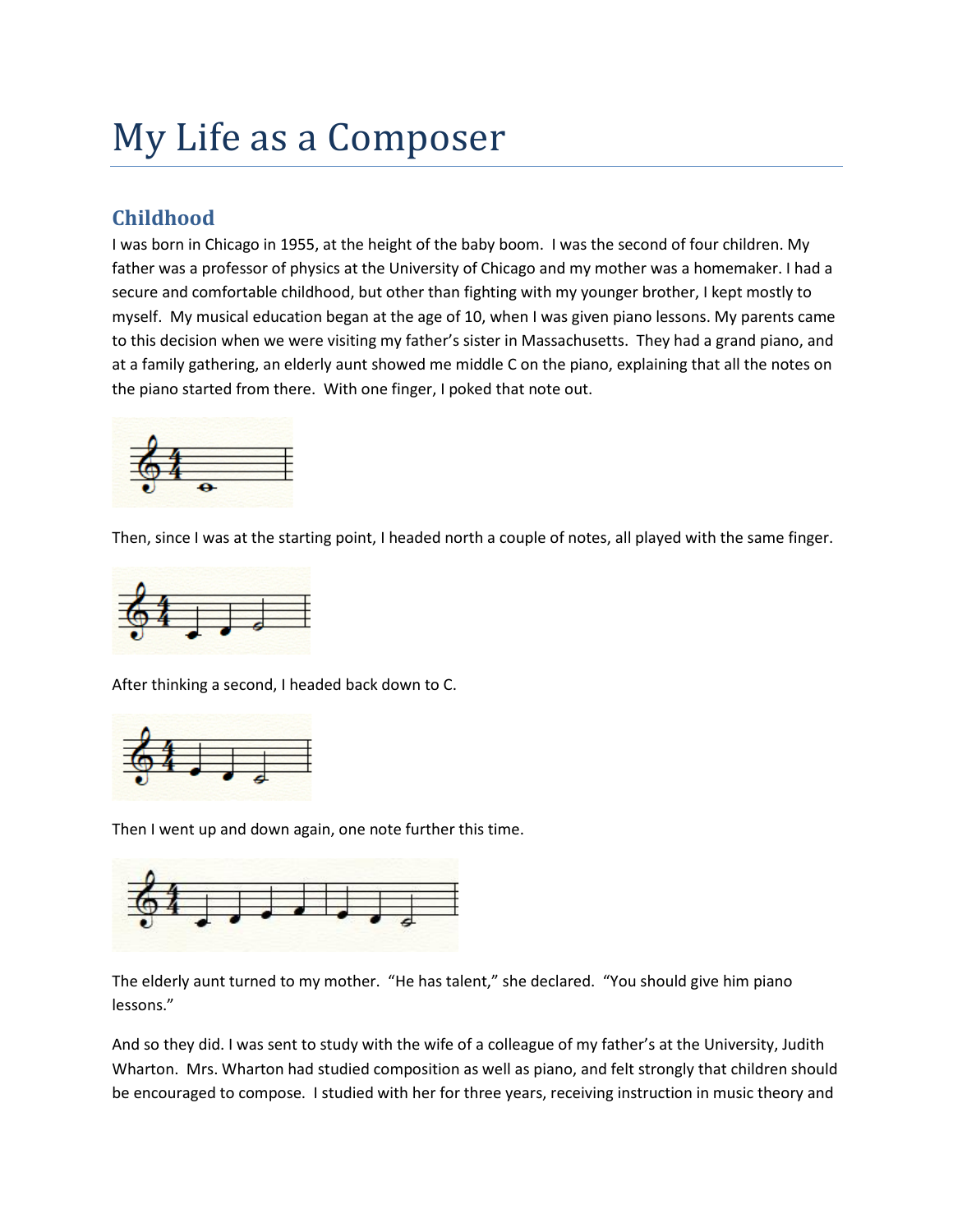composition as well as piano technique and performance. I had a composition exercise to complete each week, in addition to working my way through the piano course books.

By the time I was 13 I was starting high school and venturing into the easier Beethoven sonatas. Mrs. Wharton felt I was ready for a more advanced teacher. She sent me to Gavin Williamson, an older gentleman who lived in our neighborhood, Hyde Park, and had had a distinguished career as a harpsichordist and pianist. I found out only recently that he was one of the first American musicians in the 20<sup>th</sup> century to perform in public on the harpsichord. Mr. Williamson had two harpsichords in his living room, which left room for a couch, a chair, and not much else. In what would have been the adjoining dining room, he had two grand pianos, which left room for nothing else at all. I would sit at one piano and he would sit at the other, giving me direction from there. I studied with Mr. Williamson all through high school, and by the end, was working on fairly difficult pieces, which I played with great feeling and shoddy technique. Mr. Williamson didn't teach composition, but I still wrote a little on my own here and there. I didn't have much time to write music, as I was also taking clarinet lessons, appearing in school plays and musicals, and taking singing classes in high school. I'm not sure now how I managed all that, though now that I think of it, I don't actually recall doing much home work for my other classes. As you can see, music played a big part in my high school days.

By this point it was becoming clear that there were other kids my age playing the piano who were progressing a good deal more quickly than I was. In fact, a friend of mine from summer music camp had already won a competition and performed in public with the Chicago Symphony Orchestra, playing the first movement of the Schumann A minor piano concerto. For some reason, my fingers just wouldn't move as fast as theirs. But I soldiered bravely on. I took a year off between high school and college, spending six months in a French language school in Lausanne, Switzerland. My father found a piano teacher for me at the Lausanne Conservatory, and I took lessons and practiced there. My knowledge of the piano literature was expanded somewhat, but my technique was no better when I left than when I started.

#### **Kyriena**

The big turning point in my study of the piano came the next year, 1973, when I started college at Harvard. My teacher from high school, Mr. Williamson, knew a pianist on the faculty of the Music department at Harvard, and contacted her about taking me on, so I could continue my studies. When I got to campus, I made an appointment to see the faculty member. "Oh, so you're here for a recommendation for a piano teacher," she said when I introduced myself. This took me by surprise, as I was under the impression I was going to study with *her*. But I went with the flow. I played for her for a couple of minutes, and her reaction was quick and decisive. "You have poor technique. I can give you two recommendations for teachers that stress technique. One's at Boston Conservatory, and one's at the Longy School." Now, Harvard College is in Cambridge, which faces Boston on the other side of the Charles River. Boston Conservatory is in downtown Boston, two subway lines away. The Longy School of Music, on the other hand, is in Cambridge, about a five minute walk from my dorm. So that question was easily settled. The next week I had my first lesson at the Longy School with Kyriena Siloti, and my life was never the same.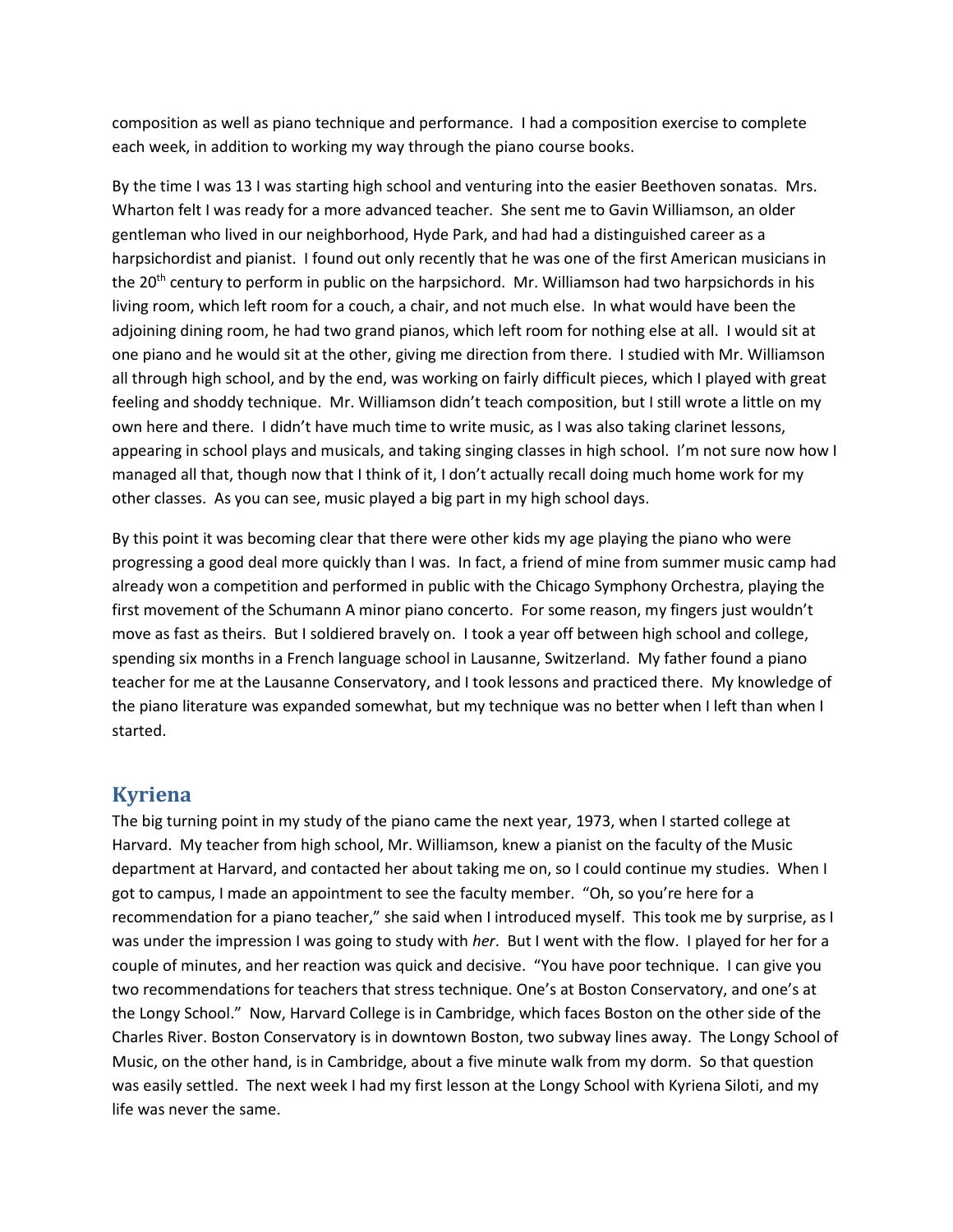Kyriena was 82 when I started studying with her my freshman year at Harvard. She was the daughter of a famous Russian pianist and conductor, Alexander Siloti, who had himself studied with Liszt and had taught Rachmaninoff. At my first lesson at the Longy School, she sat me down at the piano to hear me play. Shortly after I started, she stopped me. "We have an expression in Russian for people who play like you do. 'У него нет пальцев.' – He has no fingers. Your fingers barely move. They are like an old tired weak person who can barely walk. Your fingers need to move like a young person: full of life and energy." To demonstrate, she jumped up from the bench and strode vigorously around the room. It was a message I clearly needed to hear, and as it came from an 82 year old woman addressing a 17 year old, it was impossible to ignore.

Thus began my six years of study with Kyriena. I didn't have much time to practice the piano while I was at Harvard, but I did my best and took weekly lessons. Kyriena taught the technique she learned from her father. It's nowadays called "Russian technique", but Kyriena told me that her father learned it from Liszt. In any case, it usually involves forcing your fingers into stiff, uncomfortable positions while demanding heroic efforts from your muscles. It feels almost impossible at first, but gradually your muscles get used to it. The resulting sound is very clean and powerful. Russian technique also provides a method for producing a very rich, warm singing sound.

More important than the specifics of Russian technique was her attitude toward music. She was a perfectionist and a strict disciplinarian. No shortcoming in my posture went unremarked. "Your knuckles are too high." "Relax your shoulders." "Lower your wrists." "Sit up straight." Nor, for that matter, did any oversight in my interpretation. "You missed that staccato mark." Kyriena was never cold or cruel in her criticism of me, simply factual. She never praised me. She had in her life heard all the great pianists of the time, some of whom she had known personally, and held up those standards as models for her students. For me to play something and receive in response nothing more than a nod was a triumph beyond description. It meant I had played it as it should be played. Now that I think of it, I can only remember that happening once.

The summer after I graduated from Harvard in 1977, I found an apartment to live in for the summer with a classmate (\$150 dollars a month, provided we paint the living room, which we did). I had a parttime job as a cashier in a cheese store in Harvard Square, and I spent much of my free time practicing at Longy School. Two remarkable things happened that summer. My piano technique made rapid progress for the first time in my life, doubtless due to the fact that I was practicing several hours a day for the first time in my life. In addition, I started to compose again. It seems my academic life had silenced that voice in me, and when the studies stopped, the voice started up again. It happened after I attended a concert on campus with my roommate, where a piece by Dvorak was played. After I got home that evening, my head was full of scraps of music that sounded rather like Dvorak or Brahms, but were clearly my own ideas. The next day, the ideas kept coming. I found one of my music notebooks and started writing them down. I didn't start writing any pieces, I just kept collecting little scraps of music: some just a few notes, some entire themes.

While still at Harvard I had applied to graduate school in linguistics and been accepted at Stanford. That summer I decided not to go to graduate school in linguistics after all, but to go to a conservatory, get a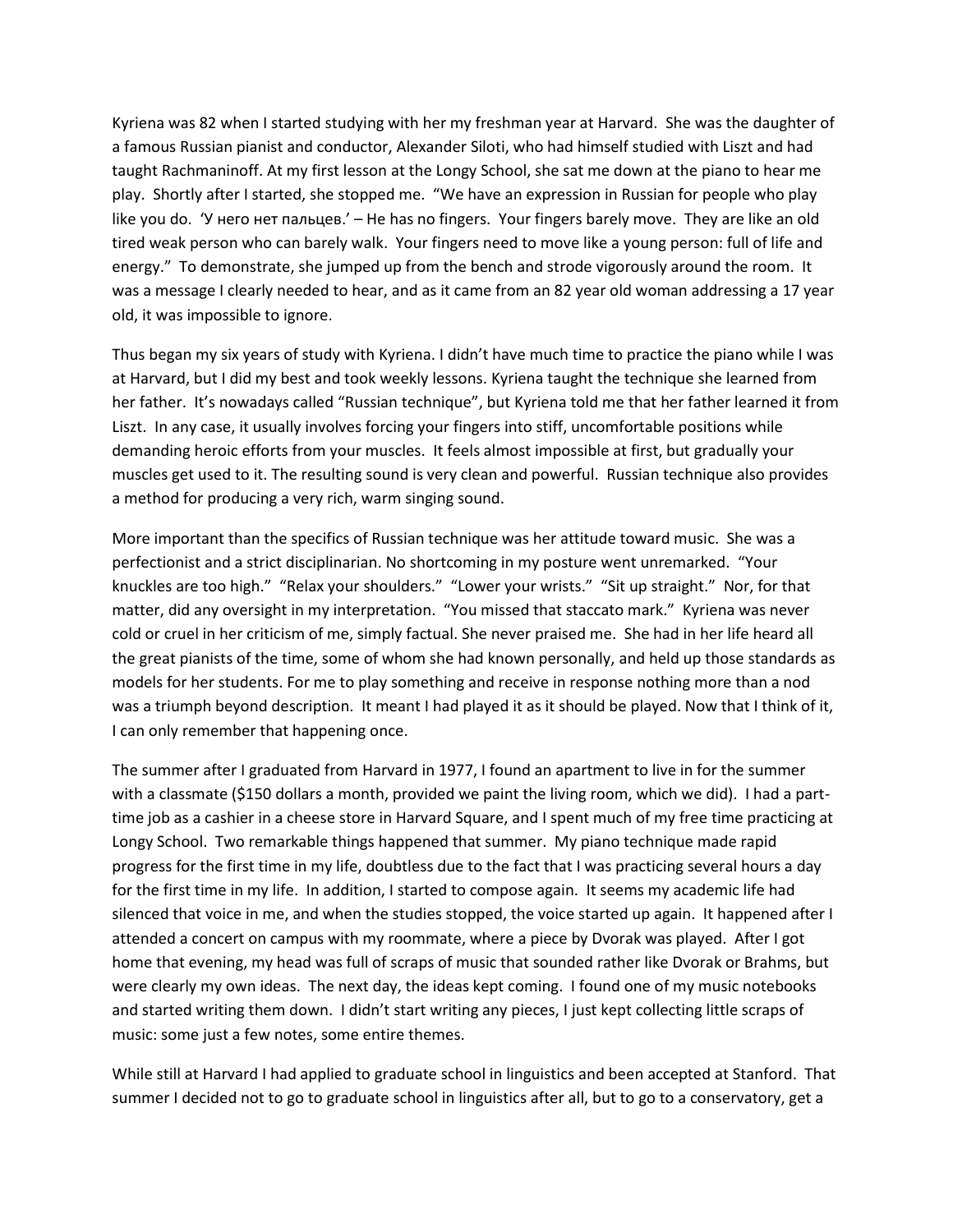master's degree in piano performance, and embark on a career as a pianist. My parents were not entirely thrilled with this decision when I announced it to them, but they went along with it. Since I made this decision in August, it was too late to attend a conservatory in the next school year, and I needed to practice anyway to prepare for the auditions. The summer sublet being concluded, I moved to an apartment in Beacon Hill in downtown Boston. My building was an eighteenth-century townhouse converted into apartments, on a cobblestone street where all the buildings were eighteenth-century townhouses. It was the most beautiful neighborhood I've ever lived in, even with the minefield of dog droppings that covered the sidewalks. (I suppose in Revolutionary days, those would have been horse droppings.) I continued to work part time at the cheese store and practice at the Longy School. That spring, 1978, I applied to Juilliard and the Eastman School of Music, perhaps the most prestigious conservatories in the US at that time. My ambitions were lofty, but my technique was not. So I didn't get accepted.

I decided at that point that I should move from Boston to New York City, get my own piano, spend another year practicing like a madman, and try one more time. And so I moved to New York, the epicenter of classical music, and began the next phase in my life.

One of the reasons that I decided to move to New York was that my piano teacher Kyriena lived in New York, not Boston. She had been commuting weekly by bus from New York to Boston when I studied with her at the Longy School, but as she started to feel her years (she was close to 90 at this point), she only came every two weeks. Kyriena lived on the Upper West Side of Manhattan, the same neighborhood her friend Rachmaninoff had lived in, and home to countless other classical musicians, as well as psychologists, academics, authors, and actors (successful ones, not the wannabes). The studio apartment I had managed to find for myself was on the Upper East Side, so when I had my piano lessons (now weekly again), I would walk all the way across Central Park. I was thrilled to be in the Big Apple, and determined to make my mark on the city, if I could only figure out how. Well, clearly the first step was to get into music school, so I used some savings to buy a grand piano, the same one I have now in my living room. It took up about 20% of my studio apartment, but I saved some space by sleeping on a mattress on the floor under the piano. And I practiced hours a day.

#### **New York**

The spring of '79 I applied only to music schools in New York City. I had no intention of moving again to some other city, not with a grand piano. I applied again to Juilliard and was rejected again (you can call me persistent, or just foolish), but I was accepted at Manhattan School of Music. So I started the master's program in piano at Manhattan School in the fall of '79.

I stayed at Manhattan School for three years and received excellent musical training, but never completed a degree program. My piano teacher was Seymour Lipkin, who had been a brilliant concert pianist in his youth, but was now approaching fifty and had changed his focus from performing to teaching. Mr. Lipkin had been present at my audition, along with the rest of the piano faculty, and after I left the room (as I found out later), had been the only faculty member interested in me. The others found my technique entirely inadequate, but Mr. Lipkin saw something appealing in me and took me on.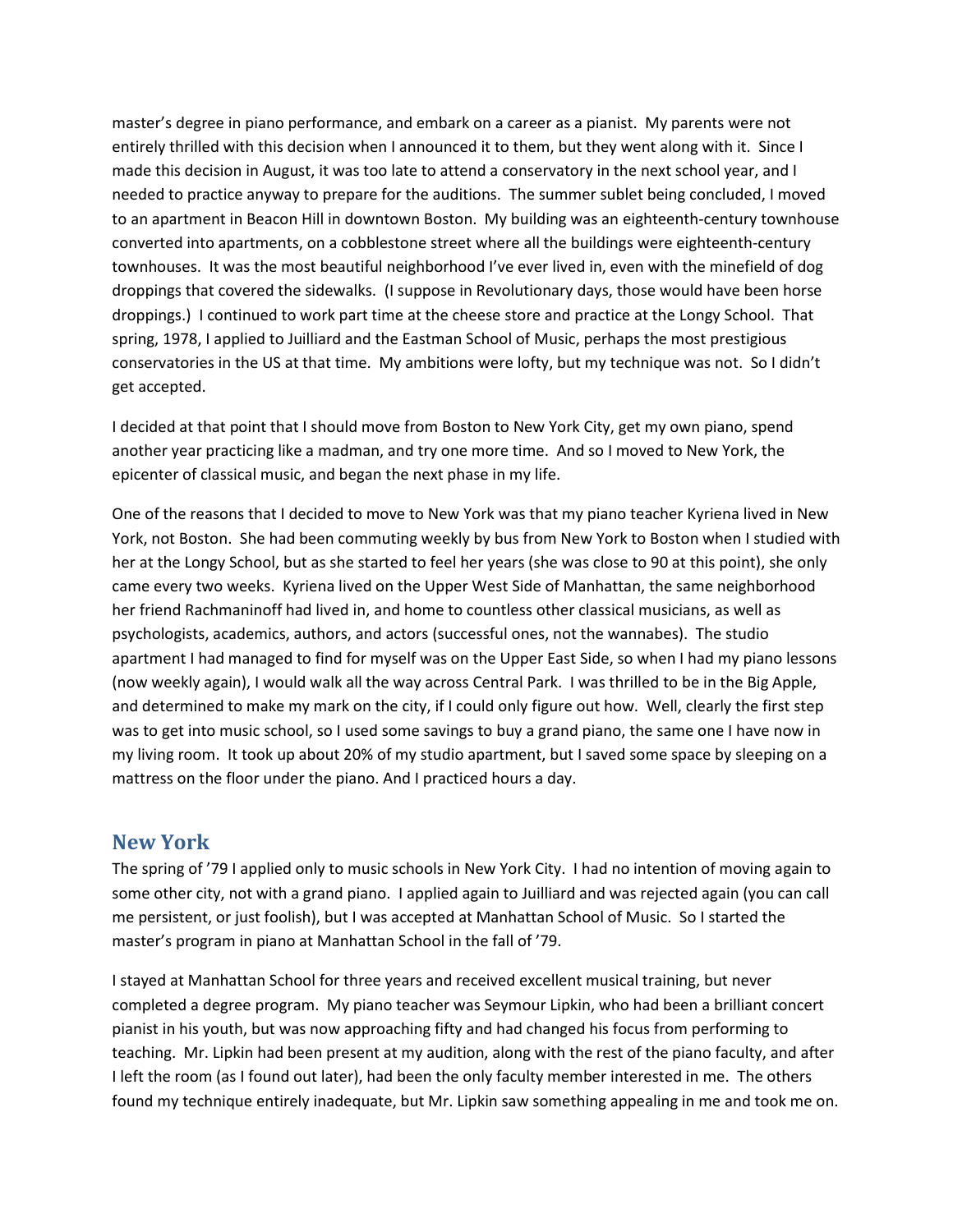When I received the acceptance letter from Manhattan School of Music, no mention was made of the fact that I had already been assigned to Mr. Lipkin. Instead, the names of the piano faculty members were listed and I was asked to indicate my preference. Be it coincidence or fate, I picked Mr. Lipkin entirely by mistake, confusing his name for that of someone else entirely.

As I started lessons with Mr. Lipkin, he was somewhat taken aback by my technical proficiency, or rather, lack thereof, but we soldiered bravely ahead together. After a semester, Mr. Lipkin came to the conclusion that I really shouldn't be in the graduate program at all, but should be working on an undergraduate degree. He went to talk to the school administration about getting me shifted back to the undergraduate program, but they said that it simply couldn't be done as I had already completed a semester of master's level courses. They recommended instead that I become a "non-matriculated graduate student". As explained to me, that meant that I still took the same graduate level courses, but I didn't have to take the dreaded "juries", where students performed for the assembled faculty members in their instrument in precisely the same state of terror that they experienced when they auditioned for acceptance. This would continue until my teacher felt I had advanced enough to qualify for the master's degree.

So I stayed three years at Manhattan School, learning a tremendous amount about all sorts of subjects (orchestration, Baroque performance practice, jazz harmony, etc.) and making some friends for life. It was at Manhattan School that I started composing seriously. After taking the course in orchestration mentioned above, taught by composer and conductor Giampaolo Bracali, I asked Mr. Bracali if I could take private lessons in composition with him, and he agreed. At my first lesson, I pulled out my notebooks filled with all the scraps of music that had been tumbling into my skull since that summer in Boston. He looked through them and nodded. "Well, what are you going to do with these?" he asked. "Uhh … I thought, maybe, put them into a piano quintet." That idea had been bubbling in my skull along with the scraps for several years now. "OK. So start it and bring me something to look at next week." I gulped, and got to work. And that became my Opus 1, as it were, a piano quintet (that is, string quartet plus piano) in four movements that sounds a lot like Dvorak or Brahms.

At the end of my third year at Manhattan School, Mr. Lipkin felt I was ready to go back into the master's program and get my degree in one more year. But there was an unanticipated difficulty. It appeared that by becoming a non-matriculated graduate student, I had actually relinquished my acceptance into the master's program. To get my degree, I had to audition for the assembled piano faculty once more, and I would be competing with everyone else who was auditioning for acceptance into the program that year. (So much for skipping the juries.) I did the audition, and received unwelcome news. The piano department had recently raised their standards for technical proficiency. Under the old standards, I would have been re-accepted, but, not under the new standards. Of course, I was welcome to continue paying full tuition indefinitely as a non-matriculated graduate student.

I figured three years was enough. At this point, I was 26 and still taking money from my parents. I felt it was time to get a job and start supporting myself. I realize that living off of your parents at age 26 is nothing unusual nowadays, but back in the baby boomer generation, this was not good. At all. So I said goodbye to Manhattan School, and after some effort, got myself an entry level job as a computer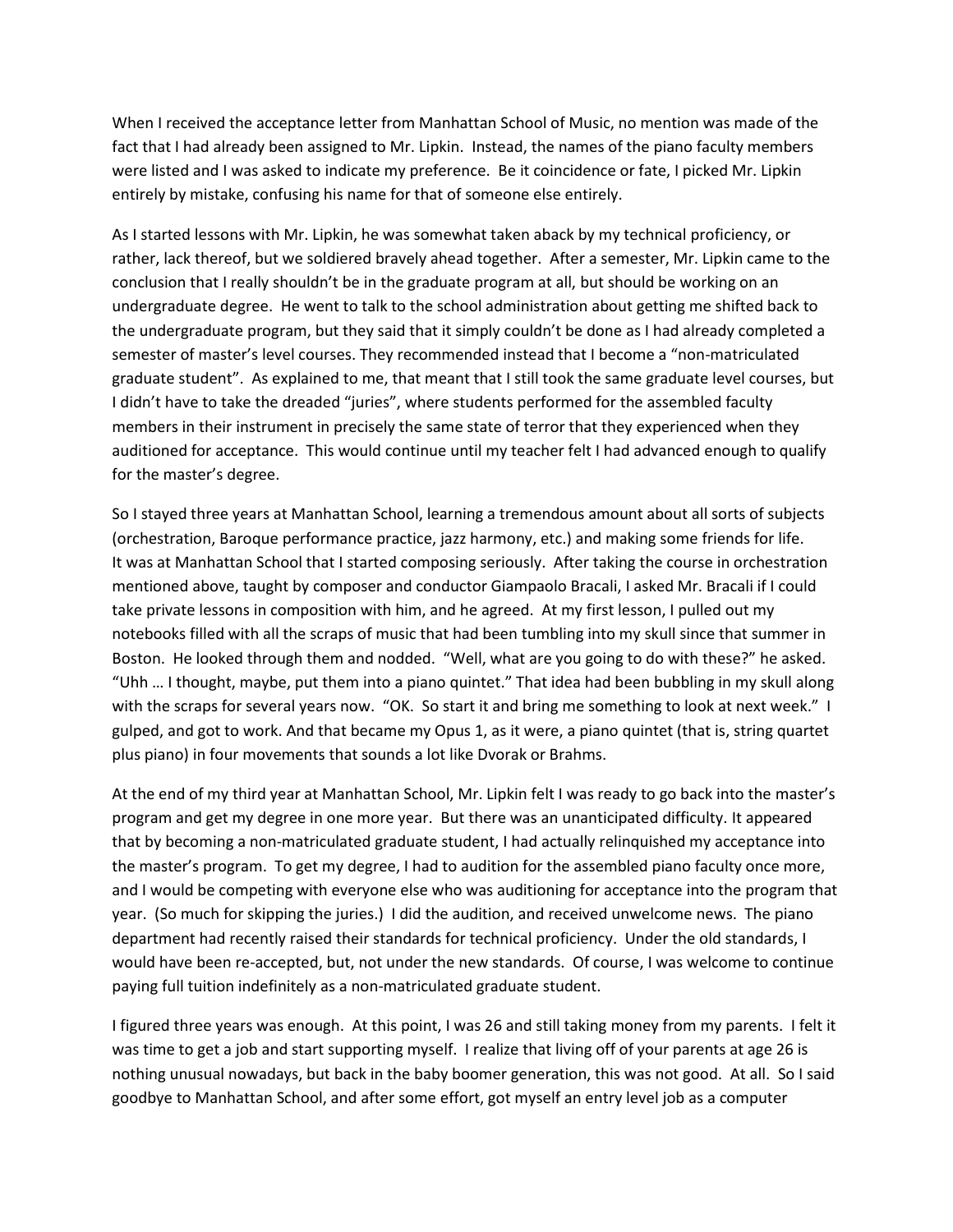programmer at a bank in the Financial District of Manhattan. By this time I had met and moved in with the man who would eventually become my husband. And that became my life for the next 34 years: going to work, keeping my boyfriend->lover->partner->husband happy (the terms changed over the years), practicing my piano technique, and composing.

#### **The Singers Forum**

Just around when I left Manhattan School, I got a job teaching an opera performance workshop at a small school called the Singers Forum. The students in the workshop, all singers with limited training in classical music, studied scenes from operas, sometimes whole acts, and performed them at quarterly recitals in front of an audience in the school's theater. My job was to teach them the music and the pronunciation and meaning of their lines, which were always sung in the original language of the opera. Another teacher directed them on stage. At the performances, I played the orchestra part on the piano. I spent around ten years teaching the opera workshop at the Singers Forum, and remember those days very fondly. I think of them as forming the last phase of my musical education. It was at the Singers Forum that I learned to play with deep feeling. Up to that point in my life, anytime I played for someone else, I felt that my playing was subject to comparison with whatever masterful performance(s) my listener may have heard before, be it recorded or live. Being thus judged and found wanting, in my own mind at least, I was never able simply to let go and think of nothing but the music itself. But at the Singers Forum, judging me was the last thing on the students' mind. They were struggling with their own issues as they sang and took it for granted that I was playing the orchestra part correctly. My playing there was not about me: I was only there to support and inspire them. What the singers needed from me as I played was pure, intense emotion, poured forth in glorious waves of music that they could lose themselves in. It was an entirely secondary matter, of no interest to anyone but myself, whether or not I played the notes precisely as they were written on the page. Thinking back on it now, I suspect that those ten years of playing opera scenes for three hours a week (plus dress rehearsals and performances) was a formative factor in shaping my personality as a composer. Listeners often comment when they hear one of my pieces that it seems very theatrical, as if it described characters and followed a plot.

After preparing and accompanying ten years of Opera Workshop recitals at the Singers Forum, I had learned a good deal of the operatic literature, and was starting to repeat scenes I had done in earlier years. So I bid the Singers Forum farewell, expecting that some other musical opportunity would come along to take its place in my life. However, none did. I lived for some years in a musical vacuum, as it were, writing piano sonatas and other pieces, but rarely playing them for anyone.

#### **Carnegie Hall**

While I was still working at the Singers Forum, I took one of those weekend-long self-improvement workshops in an attempt to motivate myself to find a niche for myself in the classical music world. With the motivation I derived from the workshop (which was enthusiastic but short-lived, I'm afraid), I booked Weill Recital Hall at Carnegie Hall for a recital of my works. The program consisted of three art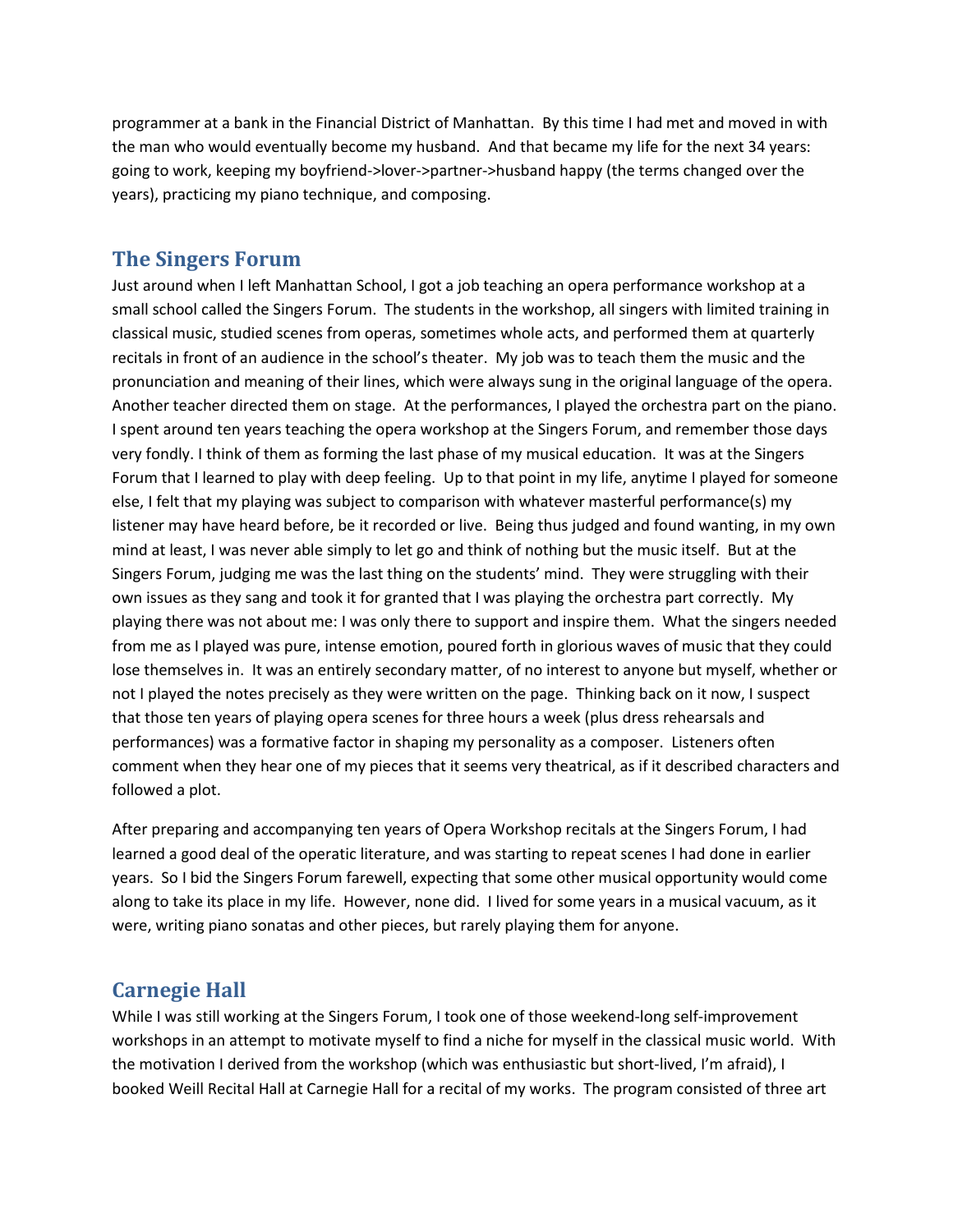songs, my cello sonata, and my first piano sonata. I hired a publicist, a singer, and a cellist and got a music critic to come. The recital was a great success. The publicist managed to fill the house, and I received thunderous applause and a standing ovation at the end, which at the time still meant something special. However, nothing came of the recital: no notice by critics, no new supporters in the classical music world. At least I can say I played Carnegie Hall, even if I had to rent the room myself.

### **Redemption**

A change came in the mid-nineties. For years I had been hanging out twice a week with friends of mine in their apartment, going over in the evenings after dinner, smoking weed, drinking coffee, playing board games and improvising on their modest piano. One hazy evening, my friend Carol suggested I record some improvisations and send them to New Age record companies. At the time, there were several popular performers who did solo piano pieces on New Age CD labels, and Carol thought that might be a niche for me. So I went to a recording studio and recorded several sessions of improvisations. I believe I had 40 or more tracks by the time I was done. I picked out the best ones and transferred them to cassettes, filling up two. I then hired a recording industry lawyer (a college roommate of my brother's, if the truth be told) whose firm had connections in the recording industry. He had me prune the two cassettes down to one, and then sent copies to various record companies. The response I got was that the record companies didn't need any more solo piano performers – they already had all they could use. However, "live" piano music combined with electronic and synthesizer sounds was now hot, so if I had any of that kind of thing, they'd take another listen.

This was moving well beyond my own sphere of expertise. Another friend suggested I find a record producer to help me put the new improved album together, and she recommended an acquaintance of hers named David Stone, who had years of experience producing albums. David and I hit it off right off the bat. David listened to the full two cassettes of improvisations and cut me down to eight. We then studied each improvisation carefully. I first would copy out a rough score of the piece in a notebook. David and I would then plot out what type of orchestration we would add. Using synthesizers, I could have any orchestral instruments I cared to use, and David had all sorts of ideas for exotic percussion instruments. David had also won me over to the (to my mind) highly unorthodox notion of using sounds from the natural world (animal and bird cries, fire, ice cracking, wind, etc.) as if they were individual musical instruments, with their own lines in the score. Each track would start with the natural sounds and the piano would then emerge and take center stage, as it were, accompanied by the "orchestra". Natural sounds would highlight transitions and particularly intense moments in the music. Frankly, I've never heard anyone else do something like this. Usually, non-musical sounds form a continuous unchanging background to the music, almost like an alternative drum track, rather than behaving as a solo instrument that interacts with others.

After months in the recording studio, the album was complete. I was very proud of it. My lawyer sent it back to the record companies, who were impressed by its sophistication, musical range and emotional intensity. "I played it for all my friends", said one executive. However, due to its sophistication, musical range and emotional intensity, they all felt they'd have a hard time selling it to the public and declined to pick it up. So, I ended up taking matters into my own hands. I got a CD cover designed and had 1,000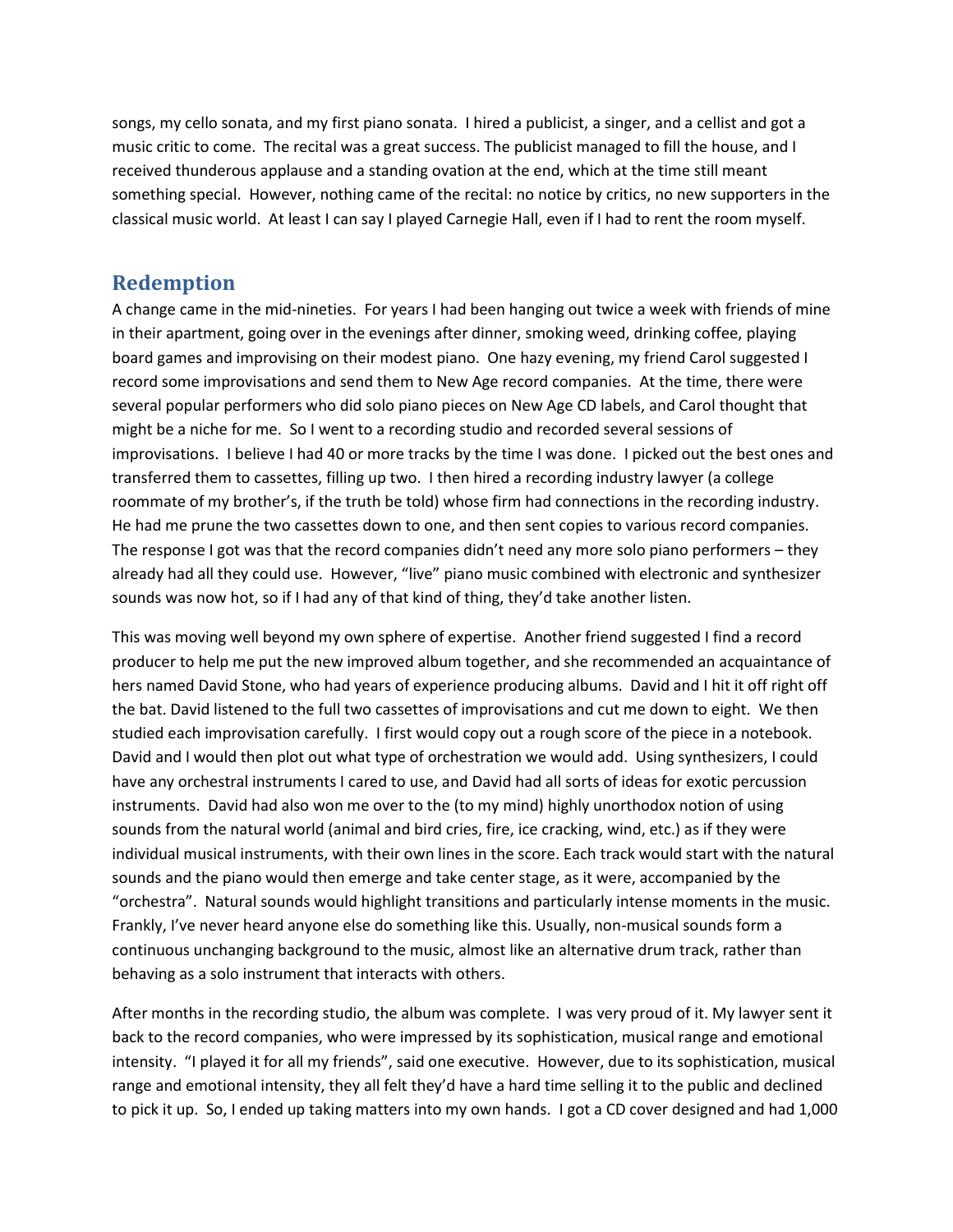CD's of the album printed, entitled "Redemption". I sold some to friends and family but most of them I still have.

#### **Rasputin and the Romanovs**

This was a project that I worked on for over a year, but never brought to completion. It started shortly after my "Redemption" days when an old student of mine from the Singers Forum days invited me to her house for dinner. She also invited her voice teacher, whom she wanted me to meet. Let's call him "AF". I brought one of my "Redemption" CDs, and my student played a track after dinner for AF to hear. After hearing one track, he announced decisively that I had talent and that the two of us should collaborate on a Broadway musical. He proposed the subject of Rasputin. I was delighted to be working on a project with a collaborator and agreed. AF would write the book and lyrics, and I would write the music. Within a couple of months, we had signed a contract, and AF had sent me a draft of the first couple of scenes. I got to work and composed the overture and the first scene. But as new drafts came, I found myself making more and more frequent changes to the lyrics AF wrote. By the time we got to the end of the first act, I was ignoring AF's material entirely and writing entire scenes of my own. Needless to say, AF did not appreciate my efforts, and our collaboration never got as far as Act II. But I'm very pleased with the numbers I did write for Act I. The muse in my brain seized on the Russian motif and pumped out a steady stream of the most Russian-sounding melodies. I hope some day to work this material into a finished piece of music, be it opera or something else. Actually, I did get a chance to use one number: a love duet I wrote for Tsar Nicholas and Tsarina Alexandra. At the insistence of my partner, I rewrote it for tenor and baritone, made some adjustments to the lyrics, and had it performed at our wedding. Seeing as Nicholas and Alexandra were put to death by the Bolsheviks, I had some reservations about using that particular composition, but I kept those to myself. The performance of the duet brought tears to the audience's eyes, but given the other things going on at the time, perhaps I can't take credit for all of those.

#### **Home Recitals**

After "Rasputin and the Romanovs" fell apart, I went into a compositional funk and didn't write anything for a number of years. There didn't seem much point to doing so if no one was ever going to hear what I wrote. I kept practicing the piano and working on various pieces other composers had written, but the impetus to write had vanished. I came out of my funk in the 2000's. Oddly enough, the same former student from the Singers Forum whose voice teacher became my Rasputin collaborator now called me out of the blue and offered me a job writing a score for an off-off-off Broadway revival of a play from the 20's or 30's (forgive my faulty recall) called "Come of Age". The original production had an orchestral score which accompanied the dialog on stage, but this had been lost. The producer was looking for a composer to recreate the music and my former student, who was doing costumes for the show, recommended me. I happily took the job, wrote the music, taught it to the actors, played the piano for the two-week run of the show, and was left with many happy memories and a renewed interest in writing music. Shortly thereafter, my friend Sharon died and I was moved to write a piano sonata in her memory, which became Piano Sonata #4. So I was back in the groove. After finishing Piano Sonata #4, I